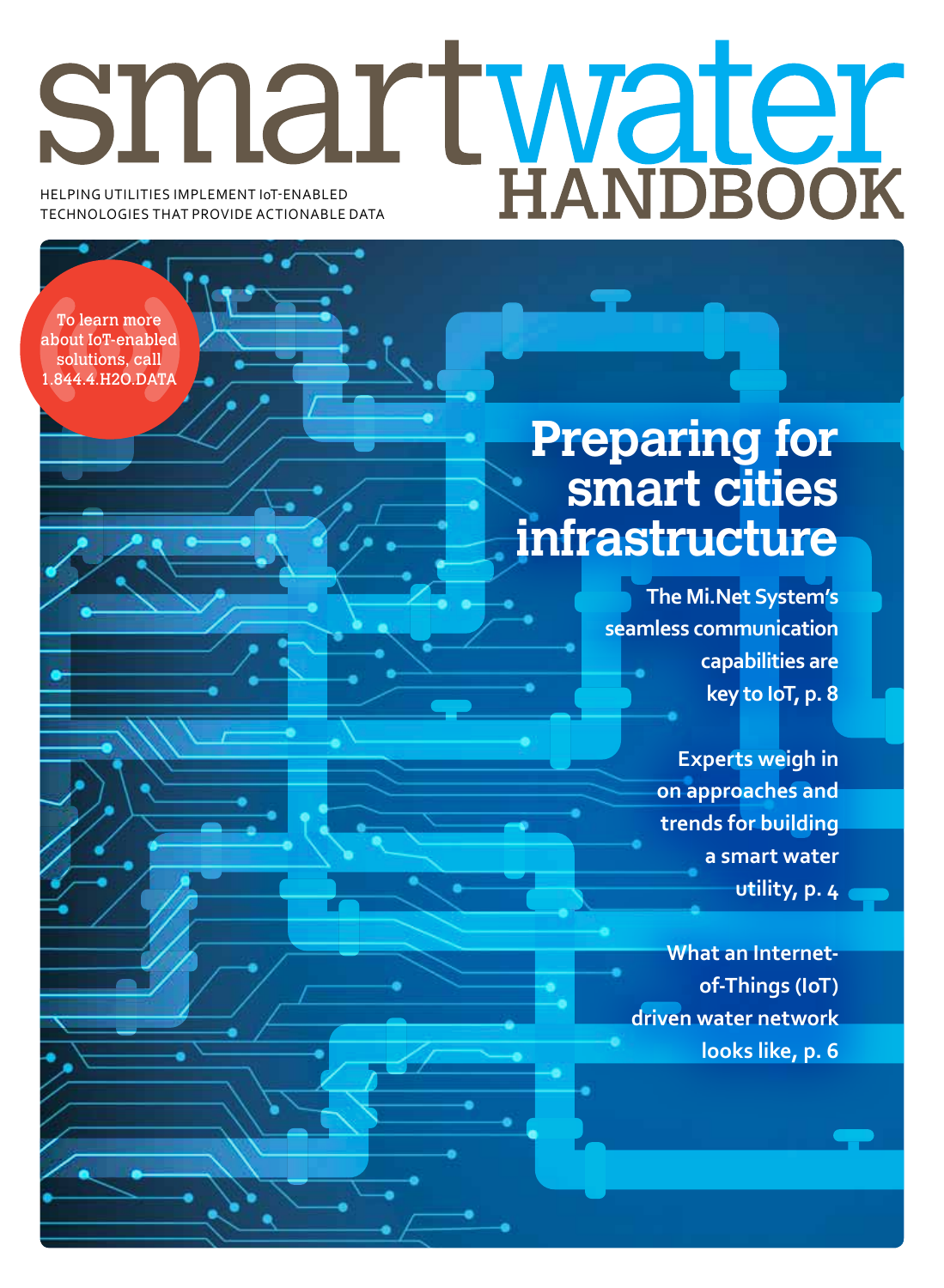ven Solutions

eir water mains or distribution networks ut the condition of the pipes. In many condition, with only parts of them needing nable data about the water network enables ules and the methods used, with focus on ie planning and controls.

erators currently standing at 55, water rtion of their workforce in the next 10 to 15 onnel will come the loss of system knowledge nologies will play a critical role in helping tization and sharing of data that secure erations of water network operators.

er losses from both an environmental and detectors and algorithms enable utilities Imption (e.g., a running tap or a home pipe his capability can help prioritize repair needs

ty sensors make it possible to monitor al time. Integrating such functionality with les utilities to improve the operation of the service offered to their customers.

munication protocols are often installed from network, as utilities are typically reluctant as the LoRa communications platform and the integration of existing databases and

## How IoT and Data Are Helping Utilities

### Increasing Efficiencies With Data-Driven Solutions

Aging water infrastructure has become a reality for many utilities, bringing additional challenges to those already facing water loss issues, scarce funding, an aging workforce and more. In other industries, "smart" Internet of Things (IoT) technologies are being utilized to streamline processes and increase efficiencies with great success. Such technologies are now becoming available for water utilities.

Smart utilities manage their assets through the use of automated devices that enable the collection and analysis of data on usage, flow rates, conditions and more. This enables them to take intelligent action that can reduce costs and ultimately deliver the best service to their customers.

This publication, the Smart Water Handbook, is brought to you by Mueller Water Products, a singlesource supplier for utilities bringing leading technologies to the industry on AMI, leak detection, remote shutoff, automated flushing, pressure management and more. Thanks to our partners and industry experts who shared their thoughts and insights on the following pages, we've defined what a smart water utility is and how smart technologies solve common challenges, as well as how utilities of any size can start implementing IoT technologies.

smartwater a publication of mueller water products

### In This Issue

- 3 Common Utility Challenges **How IoT and Data are Helping Utilities** New cutting-edge technologies incorporate sensorbased data gathering
- 4 From the Experts **Industry Leaders Offer Insight on Smart Water Distribution Systems** Q&As with Singapore PUB, American Water, Booky Oren and Echologics
- 6 Intelligent Water Technology **IoT-Driven Water Networks** Visibility, control and optimization of utility operations and flexible backhaul approaches
- 8 Smart Meters **Mi.Net® System Prepares Utilities for Full Smart Cities Infrastructure** Advanced network technology enables a complete intelligent solution
- 10 Monitoring and Control **EchoShore®-DX Technology Automates Leak Detection for Smart Utilities** Continuous remote monitoring for pipeline leaks includes data flexibility for utilities
- 11 Monitoring and Control **Remote Meter Shutoff Technology Offers Opportunity for Action** Disconnects and reconnects are made easier with remote solution



| Challenge                                                        | Data-Driven S                                                                                                                                                                                                                                                                                                         |
|------------------------------------------------------------------|-----------------------------------------------------------------------------------------------------------------------------------------------------------------------------------------------------------------------------------------------------------------------------------------------------------------------|
| Aging<br><b>Infrastructure</b>                                   | Traditionally, utilities replaced parts of their wat<br>without having access to information about the<br>cases, entire lengths of pipe were in good condi<br>immediate replacement. Gathering actionable o<br>utilities to decide on rehabilitation schedules an<br>intelligent capital and operational expense plan |
| Aging/Retiring<br>Workforce                                      | With the average age of water utility operators<br>utilities face the retirement of a large portion o<br>years. Along with the loss of skilled personnel<br>accumulated over their careers. IoT technologi<br>to avert this, through the capture, centralizatio<br>collective utility expertise for future generatio  |
| Non-Revenue<br>Water<br>Management<br>& Leak<br><b>Detection</b> | Pressure is put on utilities to reduce water loss<br>financial standpoint. Robust, simple leak deted<br>to differentiate between abnormal consumptio<br>break) and leak events in the network. This cap<br>based on the severity and location of the leak.                                                            |
| Real-Time,<br><b>Online Water</b><br>Quality<br>Monitoring       | The advancements in online water quality sens<br>chlorine levels, pH and temperature in real tim<br>consumption and use-pattern data enables uti<br>water distribution system, as well as the servic                                                                                                                  |
| Interoperability<br>of Smart<br><b>Network</b><br><b>Devices</b> | Meters, sensors, leak detection and communic<br>multiple vendors within one distribution netwo<br>to rely on a single vendor. Solutions such as the<br>device-agnostic data analytics facilitate the int<br>smart networks with new solutions.                                                                        |

### **www.smartwaterbook.com**

**Copyright © 2016 Mueller Co. LLC. All Rights Reserved. Trademarks and patents and patent applications covering products marked with a "section symbol" § are owned by Mueller Co. LLC or its affiliates. For details, visit www.mwppat.com.**

### Learn more about the impact of IoT and data

Call 1.844.4.H2O.DATA (1.844.442.6328) to arrange for a customized presentation for your utility.

IoT, or "Internet of Things," is a nexus of technologies incorporating sensor-based data gathering and next-generation networking. The smart technology platform harnesses this IoT networking through the deployment of smart devices using advanced wireless technologies for remote monitoring and management of water networks. This allows utilities to tackle problems facing the industry today, such as an aging workforce and the need for real-time water quality monitoring. Below are five common challenges utilities face that can be addressed with data-driven solutions.

> **Interviews and Data Provided By Bluetech Research**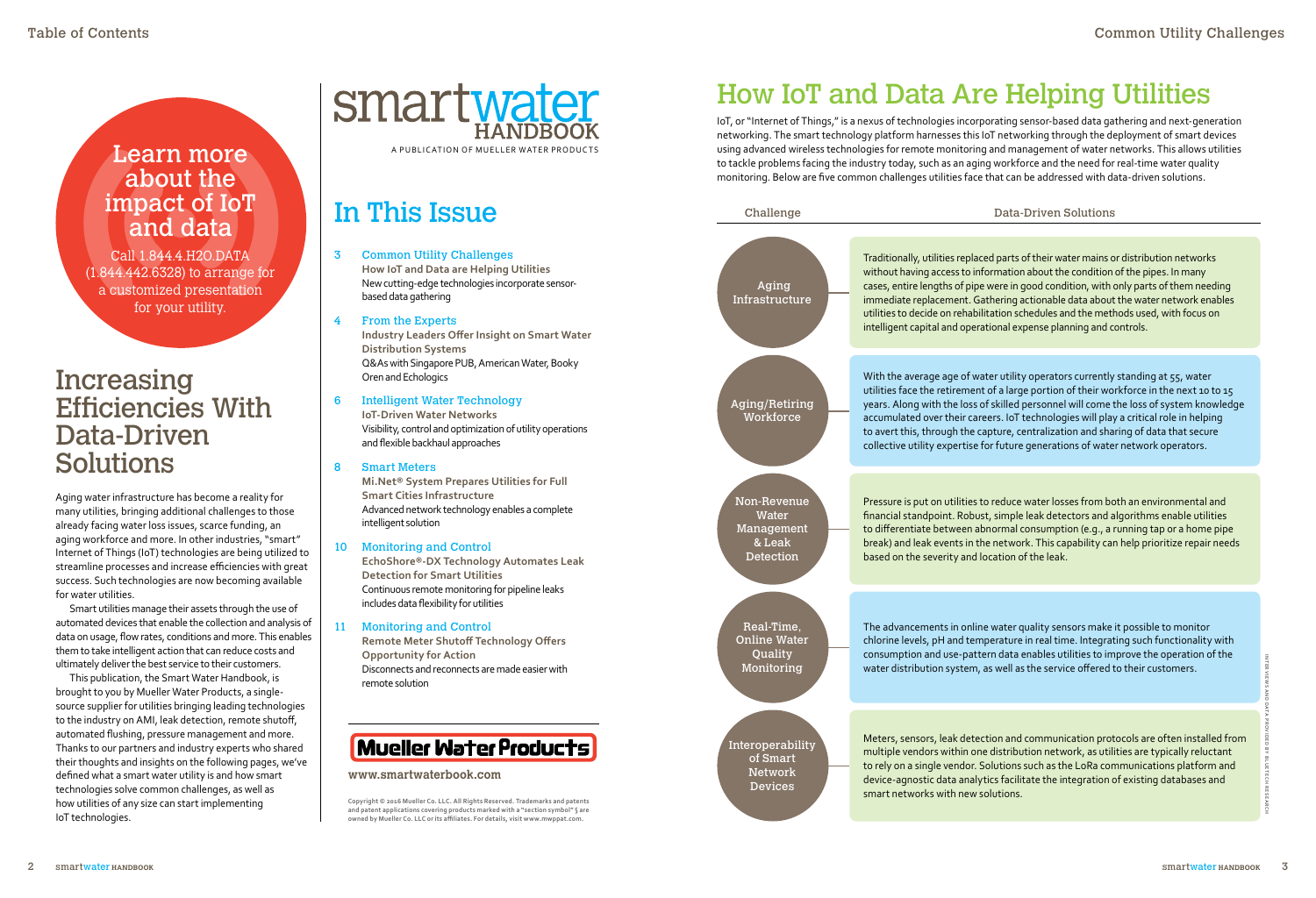

## Industry Leaders Offer Insight on Smart Water Distribution Systems



Michael Toh Director, Water Supply (Network) Department, PUB, Singapore's National Water Agency

#### **Describe what smart water distribution looks like to you.**

A smart water grid system integrates information and communications technologies (ICT) into the management of the water distribution system. Sensors, meters, digital controls and analytics are used to automate, monitor and control the transmission and distribution of water, ensuring that it is efficiently delivered only when and where it is needed, and with good quality.

The advances in ICT enable us to capture and store enormous pools of data, and to perform powerful analytics and predictive analysis to contribute toward greater efficiency and effectiveness in our water resource management. As our population continues to grow, our water infrastructure must be ready to meet an increasing demand while maintaining good asset condition. There is an increasing need to leverage these innovative technologies in order to ensure our water infrastructure is sustainable and resilient.

**What is an example of how PUB is collecting and using data in real time to optimize operations?** Presently, many of our operational processes, such as water leakage checks, quality checks and meter readings, are still done manually. Against the backdrop of a shrinking and increasingly educated labor force, the implementation of the smart water grid also helps us streamline our manpower requirements and redesign our work processes by automating daily tasks.

New ICT solutions are evolving based on utility needs. As an example, we face a challenge in gathering data on our pipelines that have a deep bury depth, are lined, have undulating profiles and are difficult to access due to urban build-out. This makes it difficult to implement condition assessment technologies on a large scale. However, once these challenges are surmounted, this data can be uploaded into an asset management program to improve the identification of high-risk pipelines and prioritize renewal works.



**To read the full executive briefings, visit www.smartwaterbook.com**

Don Shields, P.E. Vice President & Director of Engineering, New Jersey American Water

**Is there a common industry definition** 

#### **of a smart water utility?**

A smart water utility effectively manages its water resources and efficiently uses them to best deliver on both cost and quality to customers. It also collects and uses data efficiently to make informed decisions, ensuring sustainability of its system. This definition has remained consistent throughout the industry; however, it is evolving with time.

**What is an example of how American Water is collecting and using data to optimize operations?** American Water effectively monitors its system to collect and gather information to determine water quality, and for asset management purposes where key aspects of the distribution systems are monitored (e.g., pressure, flow and leaks).

five years ago, the technology did not exist. The industry required low-power electronics with high onboard memory and industrial ioT communication technologies. We started using network radio and achieved an 85% communication efficiency, but there was still room for improvement. last year, many technologies came to the market, an example being LoRa from Semtech-a long-range, low-power application that has plenty of bandwidth and can send data up to 5 miles on a public network.

While most of the data, such as pressure and flow, is collected at short intervals (5 to 15 minutes), leak detection is one area in particular where American Water feels data gathered at 24-hour intervals is sufficient for operators to identify leaks for the intervention teams to manage the issue.

#### Michael Wolan

Senior Engineering Manager, New Jersey American Water

### **What is required to increase adoption of smart water technologies?**

Currently, there is a range of technologies available in the market; however, to increase adoption, we need to ensure the various systems are interoperable. There are currently a number of data collection systems in the market that work well independently. If these systems do indeed have synergies, this could open up opportunities for integration with each other, and utilities can use this data to track their systems in real time.



Booky Oren Chairman and CEO, Booky Oren Global Water Technologies

### **Can you provide an example of how water utilities are**

**effectively collecting and using data?**

There are many with whom I am familiar, but no one utility has the perfect answer, so smart water systems continue to be an evolving "process." Even a highly advanced water utility continues to put a lot of effort into improving the way it is monitoring the system.

Another dimension to this question is why a utility needs a smart water system in the first place. Historically, water was managed based on assumption of use, and this is acceptable without any budget constraint and regulations. However, budget constraints and regulations are a reality. We are thus moving away from an era in which we manage our infrastructure by assumption, to an era based on data and prioritization. The data obtained through smart water systems gives us the ability to prioritize, to improve efficiency and to give better service to our clients by reducing operational expense and preventing the need for an increase in water tariffs.

#### **Which regions in the world would you say are more progressive in terms of building smart distribution systems?**

The most progressive would be North America due to their wide adoption of AMR/AMI solutions—the basic platform for data is thus already there and one can simply change from AMR to AMI. There is also a lot of motivation from the EPA in the U.S., which incentivizes adoption of smart distribution systems. Furthermore, the largest market for smart distribution systems is also in the U.S. with its 350 million people. There might be a big market for these systems in China or another location in the future, but the U.S. is still the most advanced market in the world and thus companies approach this market first.

Marc Bracken, P.E. Vice President & General Manager, Echologics

### **Do the core technologies required to build a smart water distribution system exist today?**

previously, we were only getting around a 1,500 foot range from spread-spectrum radios. Sending data on a public network, rather than a proprietary communication network, prevents utilities [from] having to be stuck with one technology supplier and thus pushes suppliers to stay on the cutting edge to retain a utility. The cost of using these open communication networks will also go down as more companies use it; for example, smart waste collection where similar technology indicates when garbage bins are ready to be emptied.

a utility is thus waiting for technology that proves it can solve issues. if smart water technologies can, for example, avoid false positives in leak detection and thus prevent money being spent on checking these,

the adoption of such technologies will increase. **Why should utilities invest in "outside the plant gate" data acquisition?**  Traditional SCADA monitoring capabilities within a treatment plant almost disappear as soon as the water leaves it, leaving most utilities operating with little to no information about the water moving through their distribution system. ioT-based solutions enable utilities to more efficiently manage operations and optimize capital investments. having the ability to be proactive versus reactive is the key difference between smart technology and a traditional approach.

**Inter**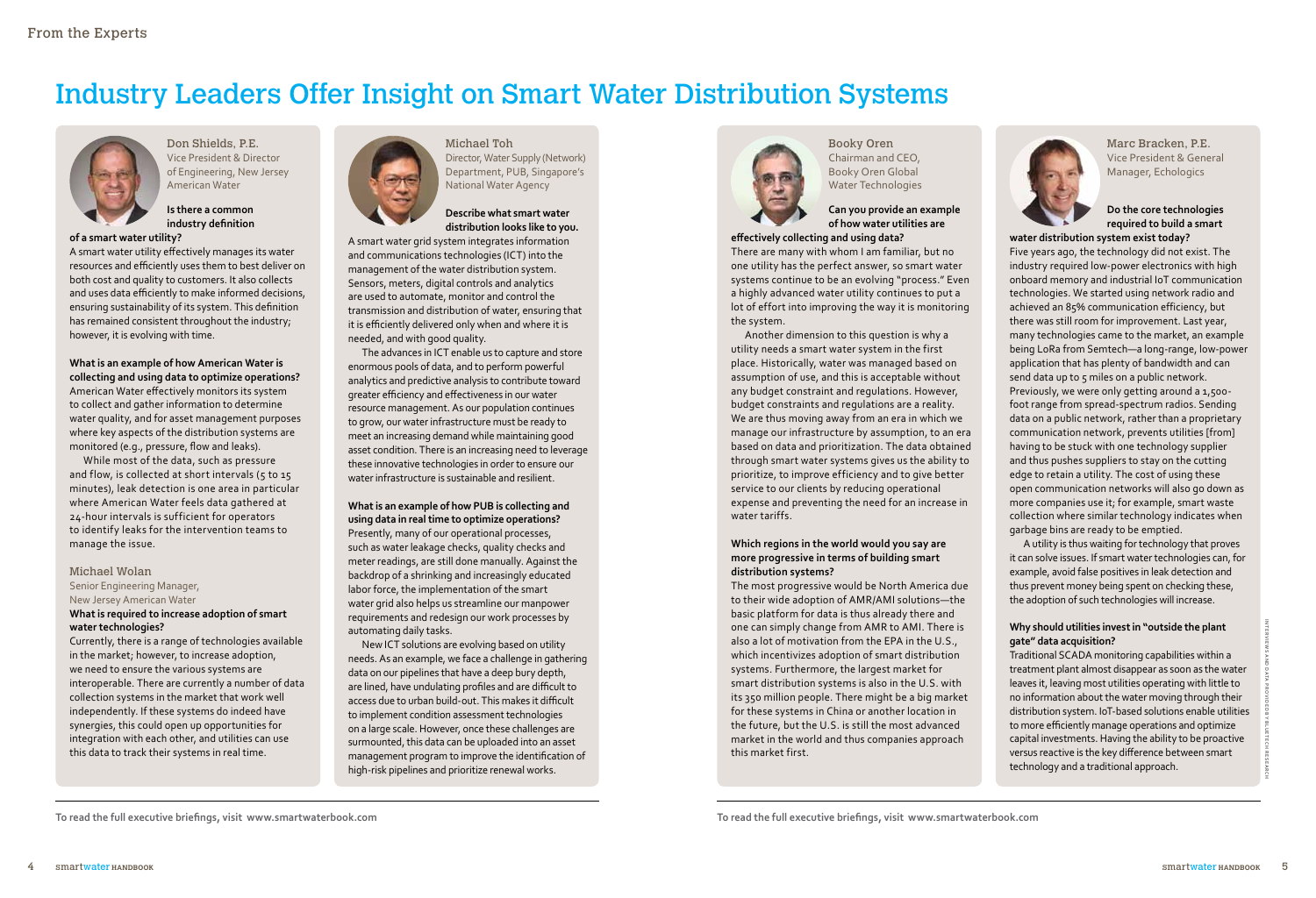## IoT-Driven Water Networks

Visibility, Control and Optimization of Utility Operations

**Radio frequency (RF) is the most basic of the backhaul options, ideal for smaller utilities with fewer end points and less extensive networks. Data travels from one point to another via the RF spectrum, and the data is secure.** 

**For utilities interested in implementing IoT-based leak detection and pressure management solutions, cellular backhaul is a good option. As specific telecom carriers host cellular networks, there is no need for a utility to create its own fixed radio network. This enables utilities to quickly deploy technologies into the water network.** 

**Utilities seeking an option with the most IoT capabilities should examine migrating to a LoRa-based network. Short for "low power, long range," LoRa is an RF modulation technique that offers high-power transmissions and increased range over traditional systems. This option reduces the noise that can cause interference in basic RF transmissions, allowing for longer-range data retrieval. LoRa is an open-systems, interoperable network, which allows utilities to connect to any IoT-enabled devices.**



**Mueller Water Products' companies offer flexible backhaul options for utilities, giving them the opportunity to migrate their data as they grow into full IoT-enabled smart cities. In several cases, this flexibility allows water utilities to implement new technology at their own pace, enabling them to expand over time. Mueller's offerings can transmit and collect data via a radio, cellular or the LoRa-based Mi.Net® network. By offering these backhaul options, Mueller is able to accommodate utilities of all sizes at any point in their transition to smart cities technologies.** 

### Radio Frequency **Cellular** 2008 | Cellular 2008 | LoRa

### Flexible Backhaul Approaches

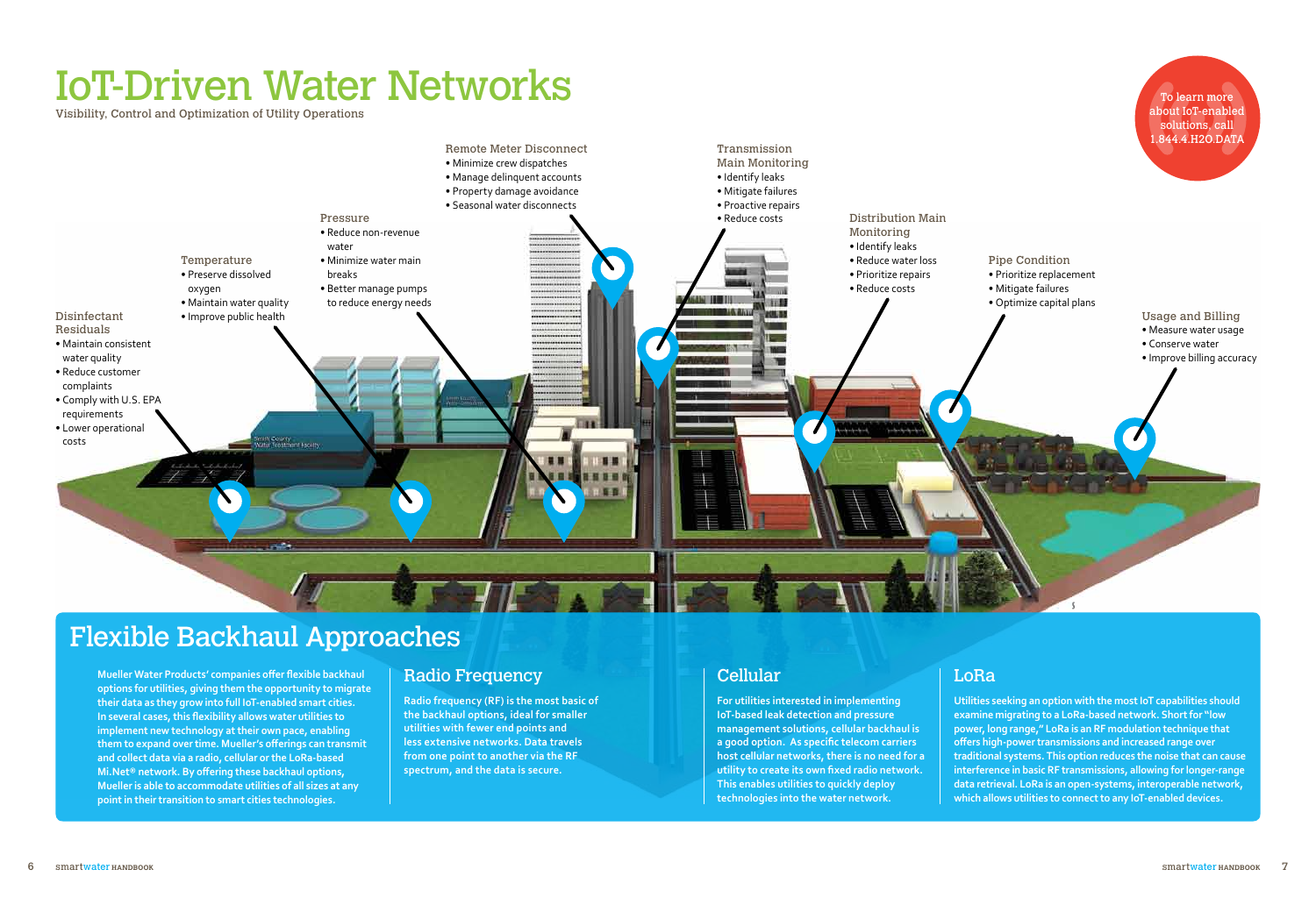### Flexibility to Use Best-in-Class Technologies

The Mi.Net technology enables more than just remote meter reading. When matched with the capabilities of the 420 RDM and paired with the EchoShore‐ DX leak detection platform, it provides a full leak detection solution. When the EchoShore‐DX acoustical technology detects a leak in a distribution system, the data generated is sent through the system and flagged. The acoustic units are then able to correlate the data to determine the location of the leak. Once the leak is confirmed, service can be shut off via the 420 Remote Disconnect Meter. This actionable data is vital in mitigating water loss in a distribution system, leading to cost savings for both the utility and the customer.

## Mi.Net® System Prepares Utilities for Full Smart Cities Infrastructure

Regardless of size, utilities all face similar challenges, with time, money and manpower often in short supply. Fortunately, new-generation technologies that allow for seamless communication between devices are making it easier for utility workers to collect data in near-real time without leaving their offices. This enhanced Internet of Things (IoT) technology approach helps provide a comprehensive overview of an entire water distribution system by allowing multiple devices to work in tandem, collecting actionable data to help proactively address concerns.

#### Complete Data Solution

For more than 150 years, Mueller Systems, LLC and its affiliates have been providing water infrastructure solutions, including metering, to water utilities. The

Mi.Net system is a LoRa‐based network technology that allows long‐range, fully two‐ way communications for smart cities applications. Utilities can gather hourly usage data from every meter in the network. The system includes Mueller Systems' 420 RDM (Remote Disconnect Meters) and integrates seamlessly with the EchoShore®‐DX leak detection platform; it also can be combined with other IoT devices as needed by the utility.

Data from equipment installed throughout the distribution system communicates across the Mi.Net network and can alert a utility of leaks, bursts, or other emergent conditions. With all this data at its fingertips, the utility is able to be proactive, instead of reactive. As an example, the ability to direct time and resources to the location of the leak is crucial. Instead of waiting to see a leak or for a customer

to complain about a large bill, utilities are notified of leaks sooner rather than later and can take action immediately.

### IoT-Ready

The unique differentiator of the Mi.Net system is its ability to enable IoT smart cities infrastructure. While traditional AMI networks are closed systems on proprietary networks that only allow communication between certain types or brands of equipment, the LoRa platform is an open architecture standard designed specifically for IoT applications. On this network, a utility can install any IoT device regardless of manufacturer or equipment type. This open network operates seamlessly on the open ISM band. IoT systems require open standards and open, unlicensed frequencies.

### What is LoRa?

The Mi.Net system employs LoRa technology. LoRa, short for "low power, long range," is an RF modulation technique that offers high-power transmissions and increased range over traditional systems with lower battery usage. The technology offers a meter reading distance of beyond 2 miles, with a battery life of greater than 20 years. The secret behind this technology is a modulation scheme that reduces the RF noise that is inherent in any radio environment. By eliminating the noise, the reading distance increases, offering enhanced performance. Additionally, LoRa is an open-systems, interoperable network, which means utilities can connect to any IoT-enabled equipment regardless of manufacturer.

### Implementing the Technology

Utilities have a number of options for implementation. Most utilities desire a full change out of devices, but switching out thousands or even tens of thousands of meters at one time can be a challenge. The Mi.Net system's network gives a utility the option to begin with a mobile system and eventually upgrade to a fixed network. Utilities can also choose which meters to connect to the network based on population or location. When fully implemented, the utility receives the full impact of the system.

The Mi.Net system is ideal for utilities of any size. Whether connecting a network of 1,000 meters or 500,000 meters, the result is the same: an IoT‐based data solution that helps make a utility smarter.



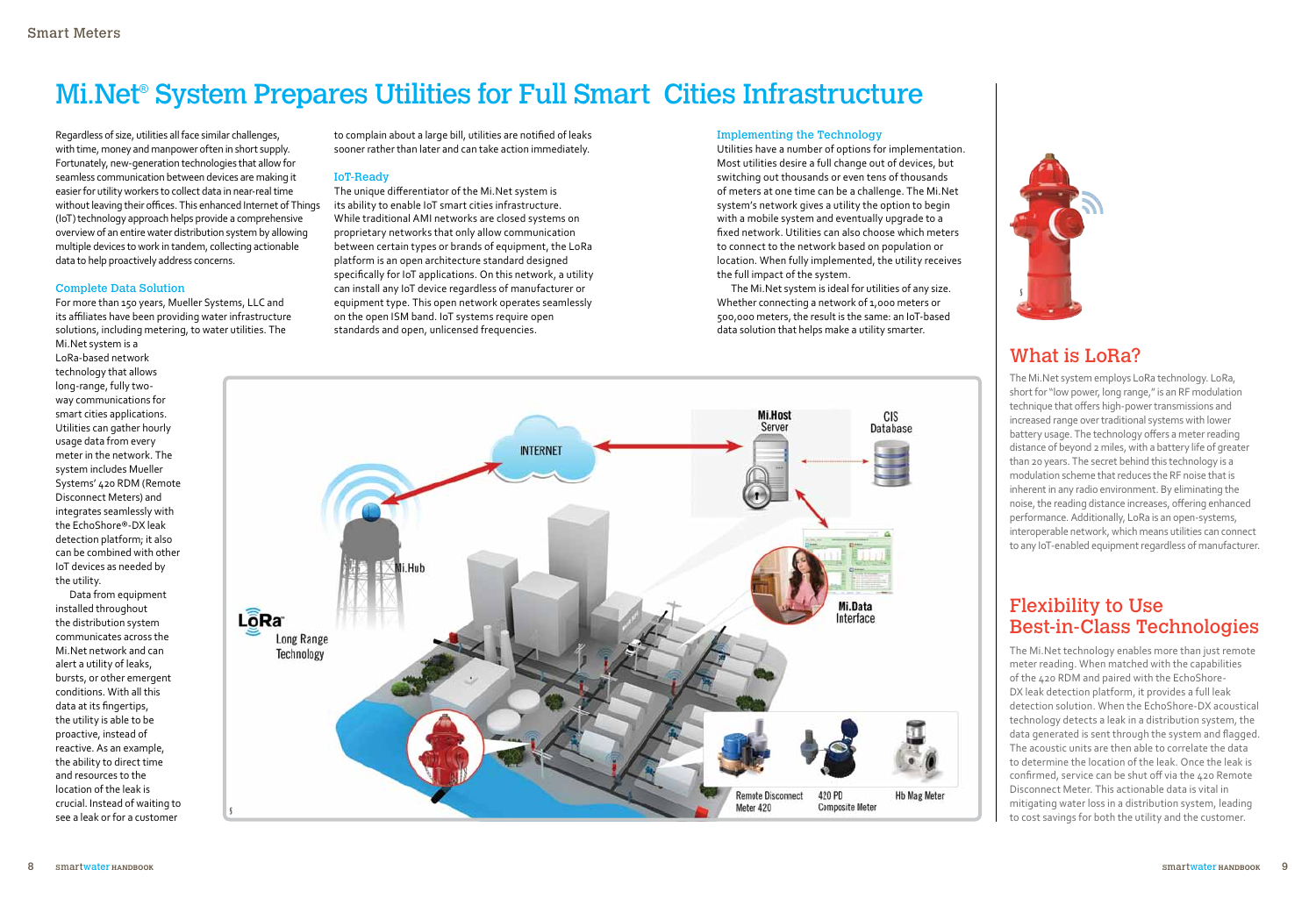### Monitoring and Control

### Remote Meter Connect/Disconnect Technology Delivers Operational Savings

A utility's data truly becomes useful when it provides an impetus to take action within the water distribution system. In a smart water utility network, DMA zones are remotely monitored and controlled, leading to more efficient personnel responses and greater awareness of activity occurring within the water delivery infrastructure. With devices such as the 420 RDM (Remote Disconnect Meter) from Mueller Systems, LLC, water utilities can better serve their customers with the data obtained from their Mi.Net® advanced network infrastructure. There are numerous use cases for utilities to better serve their customers by directly controlling valves at each customer site.



The 420 RDM contains a remote disconnect valve, which is integral to the 5/8-inch residential meter. Utilities can use this feature to directly manage their water services from the utility office. The unique quality of the 420 RDM is the integral valve that allows the utility to upgrade to remote disconnect by simply installing the meter into the existing standard 7.5-inch service. The RDM works seamlessly with Mueller Systems, LLC's Mi.Net advanced IoT network technology and receives prompts from the Mi.Net user interface when action is needed.

When the utility customer service department notes a condition requiring valve activation, the system works as easily as clicking a mouse to disconnect or reconnect the water service as needed.

Adding 420 RDMs to any smart water network offers numerous benefits for water utilities. When reports come in via the Mi.Net system that indicate an unexpected excess flows at certain properties or areas, service representatives at the utility can follow up with owners to determine the source. This can be valuable in a number of scenarios, such as when vacationing homeowners are unaware a pipe has burst; shutting off their valves can save precious water resources costs as well as minimize property damage.

### Improve Operational Efficiency and Safety

Another key benefit is the ability for utilities to cut down on labor and operational costs, as fewer trucks are needed to manually shut off or turn on water service in the field. With less crews and fewer vehicles making routine disconnects and reconnects, those resources can be redirected elsewhere where maintenance or other work is needed. This ultimately keeps employees out of any situation where they may encounter safety risks, including unknown



### EchoShore®-DX Technology Automates Leak Detection for Smart Utilities

The automation of data collection and reporting is a key component to developing smart cities. Monitoring smart water infrastructure gives utilities the ability to not only identify leaking pipes before they cause issues, but also create significant operational efficiencies through optimized capital investments. Through early detection of leaks, utilities can better manage their water main assets and help avoid catastrophic consequences.

#### Continuous Remote Monitoring

The EchoShore-DX leak detection platform from Echologics provides daily monitoring of a water distribution system. It looks for existing or emerging leaks using acoustical sensor nodes that are fitted onto a standard fire hydrant pumper nozzle cap. The nodes are intelligent with the ability to discern the presence of small leaks in their zones of deployment. They can also communicate with each other, as well as a central collection hub. Each node establishes an

accurate acoustical baseline for its respective monitoring zone, ensuring detection of leaks that may develop in the future. With EchoShore-DX technology, data is collected via radio frequency (collector) or cellular networks, allowing for near real-time data analysis. The user interface (UI) is highly intuitive to use, providing high-level reports at the start of each day. The location and other relevant details of potential leaks are easily identified. The UI provides two-way communications, enabling simplified verification of points of interest by field personnel.

### Maximizing the Benefits

A key benefit of the EchoShore-DX technology is its interoperability with other Mueller Water Products, Inc. smart infrastructure systems. The data points collected and analyzed via EchoShore-DX nodes are managed through the same UI as Mi.Net® network technology, e.g., 420 Remote Disconnect Meters from Mueller Systems, LLC, and remote pressure monitors from Mueller Co. LLC. By combining these smart components, utilities can create a more complete Supervisory Control and Data Acquisition (SCADA) system for their water distribution systems.

In addition to maximizing non-revenue water loss from non-surfacing leaks and reducing pipe repair costs, traditional resources used to hunt for leaks are no longer required. Field crews can be directed toward the highest priority leaks. The data provided by the system enables a utility to not only identify a leak, but also to monitor its progression and prioritize repair criticality.

### Data Backhaul Flexibility

The EchoShore-DX system is scalable and migratable, an ideal way to start a new technology deployment, typically in an area of concern. Targeted deployments can be done with cellular networks, so smaller utilities without full AMI capabilities can still experience the data benefits of EchoShore-DX technology. As the EchoShore-DX system is deployed to cover larger sections of a network, it can seamlessly transition to the radio frequency or LoRa network, giving each utility the flexibility and time to grow its use and management of data.

**In conjunction with Mi.Net, the 420 RDM allows utilities to remotely manage their water services.**

**EchoShore-DX nodes enable a utility to find leaks early and prioritize repairs.**

To learn more about IoT-enabled solutions, call 1.844.4.H2O.DATA

states of plumbing, angry customers, or dangerous neighborhoods. Protecting employee safety is always the foremost concern of the utility.

### Ease of Deployment

It is very easy for utilities to realize the efficiencies and real cost savings of the 420 RDM. The most attractive business case option is for installing the 420 RDM into the Mi.Net IoT network infrastructure. The 420 RDM is easily installed into any existing or future Mi.Net network. The utility can choose to install the RDM in strategic areas with as few, or as many, RDMs as needed. Of course, the most compelling business case for the RDMs is to install them throughout the system. In many cases, the payback period for an AMI installation can be cut in half by purchasing the 420 RDM for all installations. For those utilities who want the benefit of smart utility infrastructure, but are not quite ready to make the jump, Mueller also offers the RDM Mobile option. This option allows for the utility to remotely connect/disconnect the 420 RDM from the street without having to gain access to the meter box in order to make the connection/disconnection.